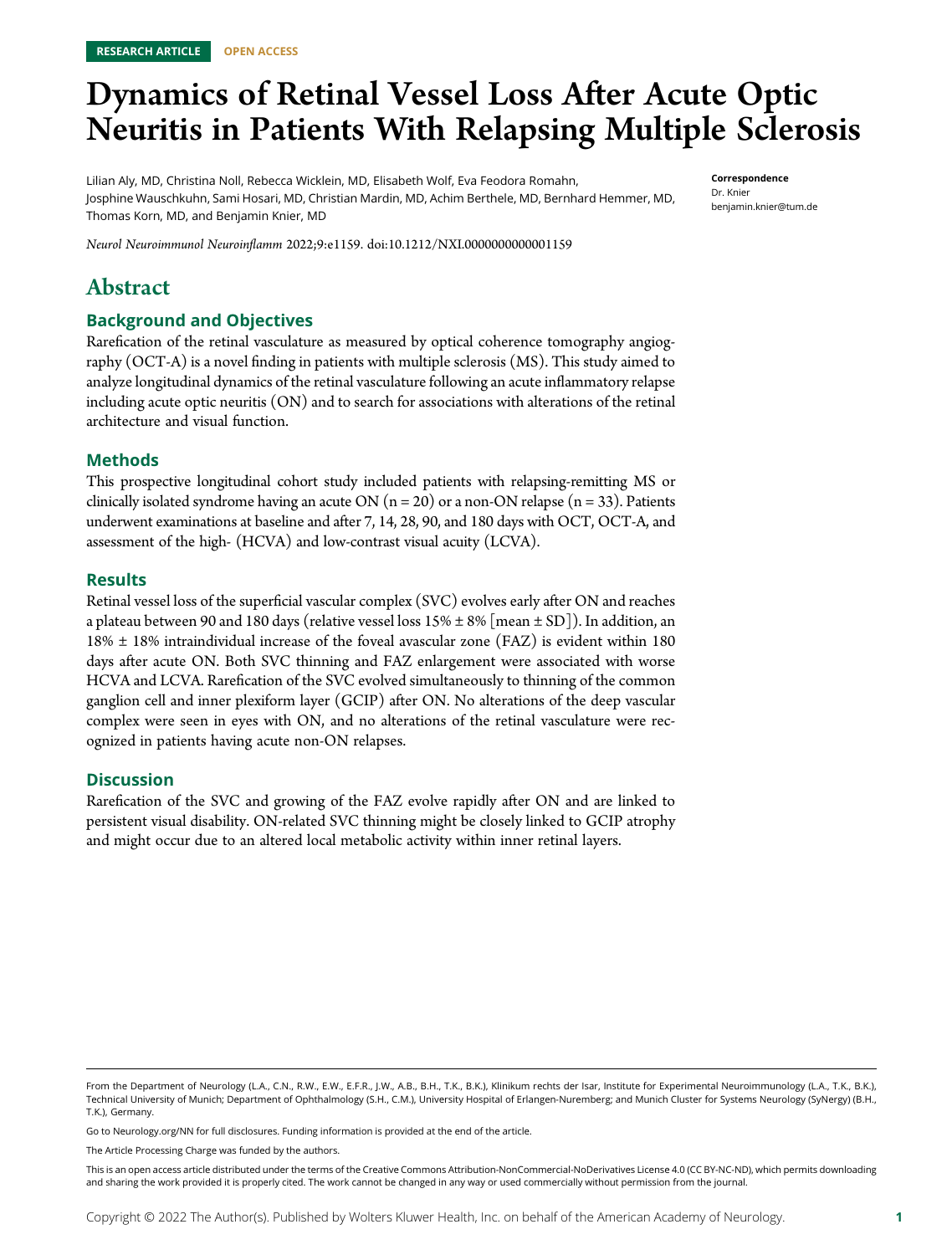# **Glossary**

 $CIS =$  clinically isolated syndrome;  $DVC =$  deep vascular complex;  $EDSS =$  Expanded Disability Status Scale;  $FAZ =$  foveal avascular zone;  $GCIP =$  ganglion cell and inner plexiform layer;  $HCVA =$  high-contrast visual acuity;  $INL =$  inner nuclear layer; LCVA = low-contrast visual acuity;  $MS =$  multiple sclerosis;  $OCT =$  optical coherence tomography;  $OCT-A = OCT$ angiography;  $ON =$  optic neuritis;  $OPL + ONL =$  combined outer plexiform and outer nuclear layer;  $pRNFL =$  peripapillary  $RNFL$ ;  $RNFL$  = retinal nerve fiber layer;  $RRMS$  = relapsing-remitting MS;  $SVC$  = superficial vascular complex.

Besides inflammatory and neurodegenerative changes within the brain and spinal cord, patients with multiple sclerosis (MS) commonly reveal alterations of the optic nerve and the retina. Optical coherence tomography (OCT) allows highresolution visualization of retinal layers and is increasingly applied to study the retinal pathology during the MS disease course. Loss of retinal ganglion cells and atrophy of the retinal nerve fiber layer (RNFL) are a common feature in patients with  $MS<sub>i</sub><sup>1</sup>$  which may result from retrograde transaxonal neurodegeneration,<sup>2</sup> previous optic neuritis  $(ON)_1^3$  or subclinical optic neuropathy.<sup>4</sup>

OCT angiography (OCT-A) is a novel technique allowing rapid, noninvasive, and high-resolution imaging of retinal blood flow most likely reflecting blood vessel structures. It acquires consecutive scans at 1 location of the retina, and after removal of stationary tissue signals, the remaining signal reflects the area-intrinsic motion of corpuscular blood constituents in both venous and arterial blood vessels.<sup>5</sup> There is growing evidence that patients with MS may also reveal changes in the retinal vasculature. In this context, rarefication of superficial retinal vessels has been reported in eyes with and without a history of ON.<sup>6,7</sup> The underlying mechanism, however, is not yet understood. It is a matter of debate whether ON-related retinal vessel loss results primarily from direct local inflammatory processes<sup>8</sup> or whether it is a secondary phenomenon due to metabolic changes and reduced oxygen demand after the decline of ganglion cells and axons.<sup>1</sup>

In the current study, we aim to describe longitudinal dynamics of retinal vascular changes in patients with relapsing-remitting MS (RRMS) and clinically isolated syndrome (CIS) having an acute inflammatory relapse. We furthermore integrate alterations of the retinal vasculature into changes of the retinal architecture and visual function to establish a hypothesis about the underlying pathophysiologic mechanisms.

# Methods

### Study Design

In this prospective longitudinal cohort study, we recruited patients with RRMS or CIS aged 18–60 years from the Department of Neurology, Klinikum rechts der Isar at the Technical University of Munich between 2019 and 2021. Patients were recruited by convenience sampling consecutively. We applied the 2017 McDonald criteria<sup>9</sup> for the definition of RRMS or CIS. Inclusion criteria consisted of an acute suspected demyelinating event and a maximum duration since the relapse onset of 30 days. Here, all patients revealed relapsecorresponding inflammatory T2 lesions during MRI of the brain or spinal cord before study inclusion. We excluded patients with substantial eye disease that may affect the integrity of the retinal architecture or vasculature (like macular degeneration, retinal tumor, retinal detachment, vascular occlusions, and history of eye surgery), refractory errors >6 diopters, an additional relapse within 90 days before study enrollment, poor OCT-A quality during baseline examination of any eye if the patient had acute ON or poor OCT-A quality of both eyes if the patient had a non-ON relapse. We furthermore excluded patients with poor OCT-A quality in more than 50% of their OCT examinations. Individual eyes with a history of ON in the past or poor OCT-A quality were removed from the analysis.

At study enrollment (baseline), patients underwent retinal OCT, OCT-A, physical examination with assessment of the Expanded Disability Status Scale (EDSS) and visual testing with recording of the high-contrast (HCVA) and low-contrast visual acuity (LCVA). A detailed medical history, especially on former ON history, was taken from all individuals. Relapse duration was defined as the time period between clinical onset of relapse symptoms and baseline OCT-A measurement. We tested for a history of an unilateral subclinical ON as proposed previously,<sup>10</sup> which was suspected by intereye differences of both the peripapillary RNFL (pRNFL) and the common ganglion cell and inner plexiform layer (GCIP) of more than 5 and 4  $\mu$ m, respectively.<sup>10</sup> After baseline examination, patients underwent follow-up examinations at  $7 \pm 2$  days (visit 1),  $14 \pm 2$ days (visit 2),  $28 \pm 2$  days (visit 3),  $90 \pm 7$  days (visit 4), and 180 ± 7 days (visit 5) after baseline with OCT and OCT-A analysis and assessment of the HCVA and LCVA. We divided all patients into 2 groups depending on whether they had an acute ON or a non-ON relapse. We followed STROBE guidelines for reporting cohort studies.

### Standard Protocol Approvals, Registrations, and Patient Consents

The study was approved by the ethics committee of the Technical University of Munich School of Medicine and adhered to the Declaration of Helsinki. All participants gave written informed consent.

### Retinal Imaging

OCT and OCT-A examinations were acquired for both eyes of each patient under low lighting conditions using a spectral-domain OCT with angiography module (Heidelberg Engineering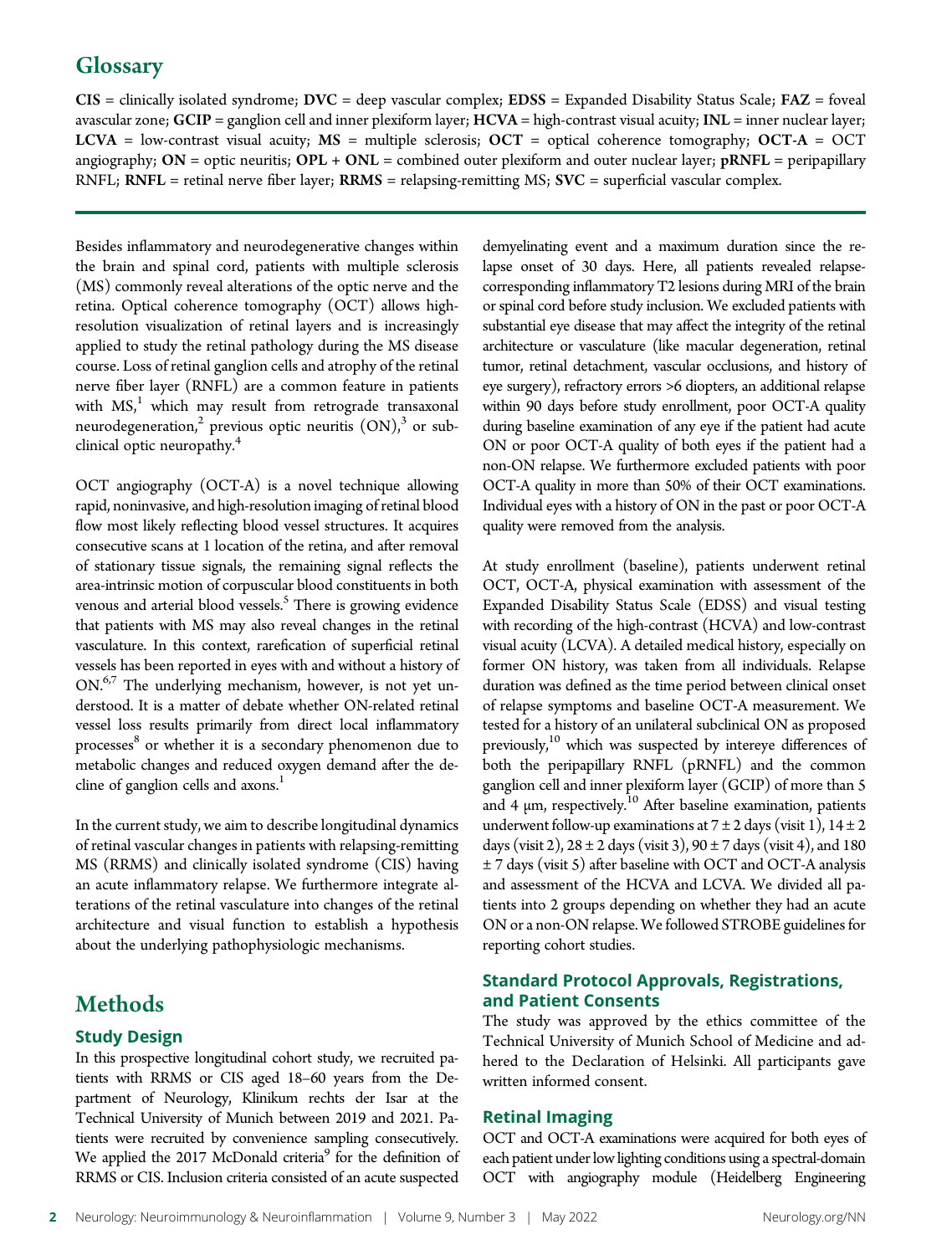Spectralis OCT2) by 2 experienced technicians. Conventional OCT images were acquired as described elsewhere<sup>11</sup> and included examination of the pRNFL (12 $\degree$  ring scan) and the macula (30 $\degree$  × 25° macular scan). We checked all scans for sufficient quality according to the OSCAR-IB criteria.<sup>12</sup> Retinal segmentation was performed automatically by an inbuilt software algorithm (Eye Explorer, version 2.5.4.) and was manually corrected if necessary.

For OCT-A imaging, en face images and decorrelation signals were recorded with a  $15^{\circ} \times 15^{\circ}$  angle and a lateral resolution of 5.7 μm/pixel, resulting in a 2.9  $\times$  2.9 mm area focusing on the fovea centralis. Full-spectrum amplitude decorrelation algorithm was used for motion detection and image creation, and active eye tracking was accomplished by TruTrack. Segmentation of the macular area was performed automatically by the in-built software (version 2.5.4) into the superficial vascular complex (SVC) and the deep vascular complex (DVC). For analysis of retinal vessel density measures of the SVC and DVC, we applied the Erlangen Angio tool provided by the Department of Ophthalmology of the University Hospital of Erlangen-Nuremberg as described elsewhere.<sup>13</sup> In brief, pictures of the SVC and DVC were exported, and a binary picture was generated in which vessel pixel appeared white, and tissue pixel appeared black. The center of the macula (fovea) was marked manually. We then defined the region of interest, which consisted of a circle around the fovea between 0.8 mm and 2.9 mm eccentricity (area 6.1 mm<sup>2</sup>). The vessel density was calculated as the percentage of white area (vessels) in the total region of interest area. Quantification of the foveal avascular zone (FAZ) was calculated using a self-customized MATLAB (MathWorks, vR2019b) algorithm, which applied a similar approach as the Erlangen Angio tool. A binary picture was generated, and the center of the picture containing the fovea centralis was automatically evaluated. Here, black pixels (tissue) that were exclusively surrounded by black pixels within a radius of 10 pixels were summed up to the FAZ. To ensure sufficient OCT-A image quality, we only included examinations with a signal strength of  $Q \geq 30$  and correct segmentation. OCT-A recordings with apparent problems (for example, retinal pathology), decentration of the imaging focus, and major motion artifacts defined as a motion artifact score<sup>14</sup> >2 were excluded.15

### Testing of Visual Function

Monocular visual acuity was measured at high (100%) and low (2.5%) contrast using Early Treatment Diabetic Retinopathy Study charts. Charts were placed in a retroilluminated cabinet (Precision Vision) with 80 candelas per square meter in 2-m distance. Visual acuity was tested with best refractive correction according to the manufacturer's specifications. Visual acuity was calculated from the smallest correctly read line as the decimal value of the Snellen faction.

### Statistical Analysis

We applied GraphPad Prism (version 9.2.0). To account for intereye correlations, we used a paired-eye statistical approach.<sup>11</sup> Mean values of both eyes were used as 1 data point when both eyes were available and allocated to the same group

(ON, no ON). If 1 eye was excluded, values of the remaining eye were used. We applied the Fisher exact test for contingency analysis concerning sex, diagnosis, glucocorticoid therapy, occurrence of ON or relapse, and exclusion of OCT-A images. Quantitative differences between 2 groups were calculated using an unpaired t test if values were normally distributed and a nonparametric Mann-Whitney U test if not. Differences between more than 2 groups were calculated by an ordinary 1-way analysis of variance with Tukey multiple comparisons or a nonparametric Kruskal-Wallis test with Dunn multiple comparisons. To evaluate worsening of visual acuity in eyes with ON, changes in HCVA and LCVA were referenced to the measures of the respective fellow eye without ON at the same time point. To test for differences in longitudinal trends in vessel densities between eyes with and without ON, we applied fixed-effects and random-effects models with Sidák multiple comparisons. Multiple linear regression models were used to test the impact of OCT-A values on OCT measures, clinical disease patterns, and visual acuity. We corrected all models for the covariates age, sex, relapse duration, glucocorticoid therapy, and time to glucocorticoid therapy if not otherwise stated and provide the respective estimates (β value) as regression parameters. Values are provided as mean  $\pm$  SD if normally distributed, otherwise as median (25%–75% interquartile range). The statistical significance threshold was  $p < 0.05$ .

### Data Availability

Data are available on reasonable request. We will share raw imaging OCT-A data in an anonymized way on request by any qualified investigator. The data are not publicly available due to privacy or ethical restrictions.

### **Results**

### Study Cohort and Visual Diagnostics at Baseline

Ninety-one patients were enrolled into our study. Seventyseven patients completed follow-up examinations and were considered for further analysis. Eight patients were excluded due to poor OCT-A quality ratings in >50% of their examinations and 16 patients because of insufficient OCT-A quality during the baseline examination. Thus, we used 53 patients for the final analysis.

Fifty patients were diagnosed with RRMS and 3 with CIS. Twenty patients (17 RRMS and 3 CIS) had acute ON. We did not detect any unilateral subclinical ON. Disease durations were very short in patients both with ON or non-ON relapses because this was the first relapse in the majority of patients. Most patients of both groups underwent glucocorticoid therapy (Table 1). As expected, eyes having acute ON revealed thickening of the pRNFL and reduced HCVA and LCVA measures at baseline. No differences were seen in volumes of the GCIP, inner nuclear layer (INL), or the combined outer plexiform and outer nuclear layer (OPL + ONL), and no vascular alterations were recognized in eyes with or without ON during the acute relapse (Table 2).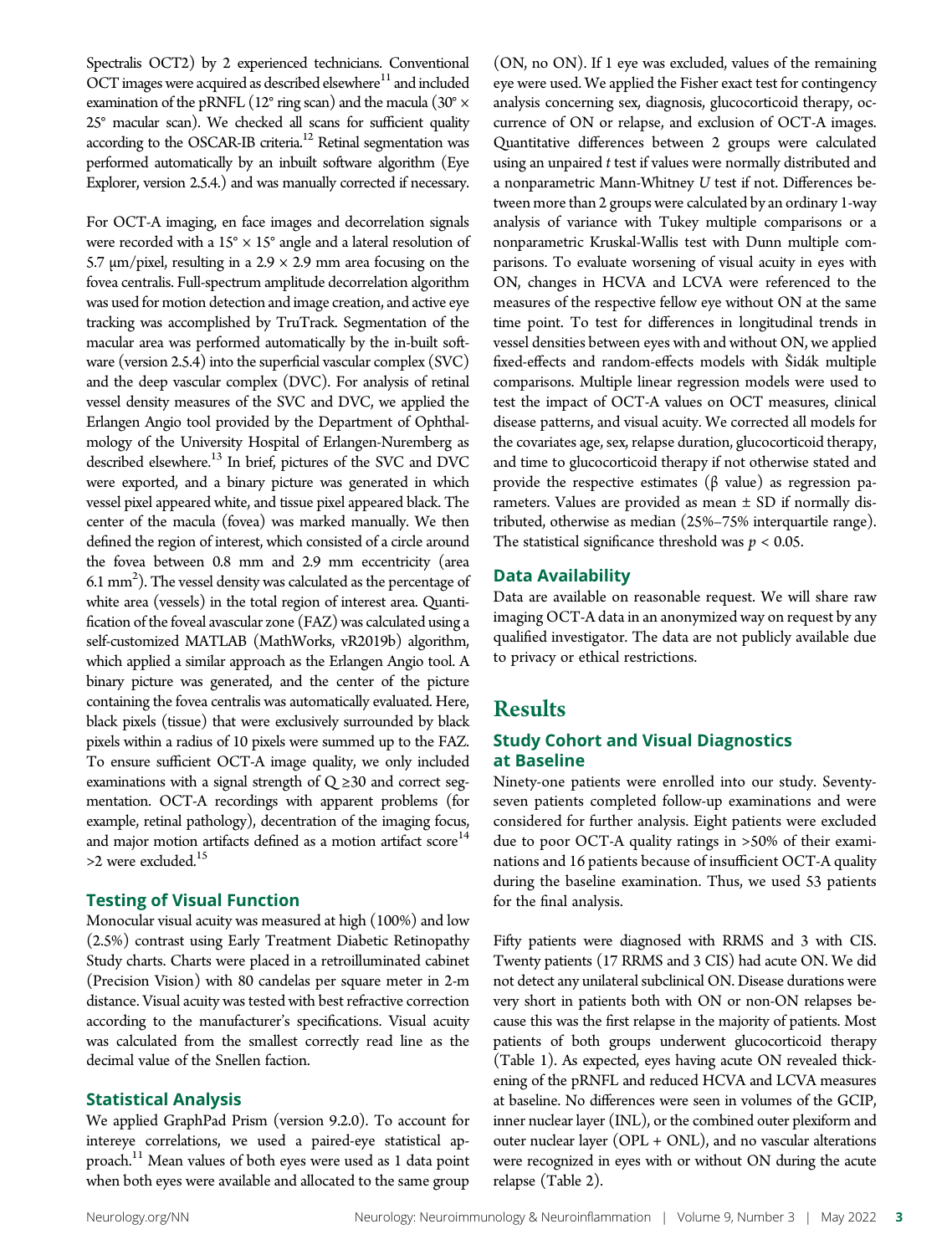Table 1 Study Population and Baseline Characteristics

|                                                 | <b>ON relapse</b><br>$(n = 20)$ | <b>Non-ON relapse</b><br>$(n = 33)$ | р<br>Value |
|-------------------------------------------------|---------------------------------|-------------------------------------|------------|
| Diagnosis, n (%)                                |                                 |                                     | 0.049      |
| <b>RRMS</b>                                     | 17 (85)                         | 33 (100)                            |            |
| <b>CIS</b>                                      | 3(15)                           | 0(0)                                |            |
| Female, n (%)                                   | 15 (75)                         | 23 (70)                             | 0.76       |
| Age, y                                          | $35 + 10$                       | $33 \pm 9$                          | 0.52       |
| Disease duration, mo                            | $0(0-0)$                        | $0(0-1.5)$                          | 0.43       |
| Relapse duration, d                             | $11(6-16)$                      | $9(5-17)$                           | 0.60       |
| <b>EDSS score</b>                               | $2.0(1.0-3.0)$                  | $2.0(2.0-2.5)$                      | 0.14       |
| Glucocorticoid therapy, n (%)                   | 19 (95)                         | 30 (91)                             | 0.66       |
| Time from onset to<br>glucocorticoid therapy, d | $5(3-8)$                        | $7(4-18)$                           | 0.34       |

Abbreviations: CIS = clinically isolated syndrome; EDSS = Expanded Disability Status Scale; ON = optic neuritis; RRMS = relapsing-remitting multiple sclerosis.

Relapse duration reflects days from symptom onset to first optical coherence tomography angiography measurement; Fisher exact test (diagnosis, sex, and glucocorticoid therapy); unpaired  $t$  test; statistical significant  $p$  values (<0.05) are indicated in bold.

### Dynamics of Retinal Vascular Loss After Acute Relapse

As a first step, we aimed to describe longitudinal dynamics of retinal vessel rarefication following acute ON. Here, a vessel loss was recognized during the first 90 days after baseline examination (Figure 1A). After this, SVC measures remained

### Table 2 Visual Diagnostics at Baseline

stable between day 90 (23%  $\pm$  3%) and day 180 (22%  $\pm$  4%). Compared with baseline, eyes having acute ON lost  $4\% \pm 2\%$ points of vessel density after 180 days (relative loss of 15% ± 8%). No SVC vessel loss was recognized in the fellow eyes or in eyes of patients having non-ON relapses (Figure 1A). There was a by trend increase in SVC vessel densities from baseline to day 7 in eyes from individuals with non-ON relapses ( $p = 0.18$ ; 1-way analysis of variance). We did not see any alterations of DVC vessel densities in eyes from any group (Figure 1B), and there were no major differences in FAZ areas on the group level between eyes with or without ON (Figure 1C). Because FAZ measures may vary distinctly between individuals,<sup>16</sup> intraindividual alterations of the FAZ size were analyzed separately as a next step. Starting on day 30 after acute ON, a relative increase of the FAZ compared with baseline was observed in eyes having ON, but not in fellow eyes, leading to an intraindividual relative FAZ growth of  $18\% \pm 18\%$  after 180 days (Figure 1D).

### Dynamics of Retinal Injury After Acute Relapse

In line with the literature, $3$  ON episodes went along with atrophy of the pRNFL and GCIP and worsened visual function. We recognized pRNFL swelling at baseline (Table 2) compared with the fellow eye, which turned into pRNFL atrophy at day 90 and day 180 (Figure 2A). A GCIP loss was seen on day 14 and day 28 and reached a plateau as of day 90 after acute ON (Figure 2B). A by trend but nonsignificant increase of the INL volumes was recognized in eyes having ON (Figure 2C), and no alterations of the OPL + ONL were recognized (Figure 2D). Impairment of high-contrast vision improved mainly during the first 28 days after acute ON and reached pre-ON levels in the majority of eyes (Figure 2E). In contrast, a slight improvement of low-contrast vision was

| <b>Table 2</b> Visual Diagnostics at Baseline |                       |                    |                       |                   |                         |  |
|-----------------------------------------------|-----------------------|--------------------|-----------------------|-------------------|-------------------------|--|
|                                               | ON relapse            |                    | Non-ON relapse        |                   |                         |  |
|                                               | NON eyes ( $n = 20$ ) | ON eyes $(n = 20)$ | NON eyes ( $n = 33$ ) | ON eyes $(n = 0)$ | p Value                 |  |
| pRNFL, µm                                     | $98 \pm 12$           | $112 \pm 21$       | $100 \pm 11$          | <b>NA</b>         | $0.007$ <sup>a</sup>    |  |
| GCIP, mm <sup>3</sup>                         | $1.98 \pm 0.16$       | $1.94 \pm 0.16$    | $1.99 \pm 0.17$       | <b>NA</b>         | 0.18                    |  |
| INL, $mm3$                                    | $0.96 \pm 0.07$       | $0.96 \pm 0.07$    | $0.98 \pm 0.05$       | <b>NA</b>         | 0.36                    |  |
| OPL + ONL, $mm3$                              | $2.56 \pm 0.20$       | $2.59 \pm 0.23$    | $2.54 \pm 0.18$       | <b>NA</b>         | 0.71                    |  |
| SVC, % vessel density                         | $26.4 \pm 2.7$        | $27.2 \pm 2.7$     | $25.8 \pm 3.4$        | <b>NA</b>         | 0.50                    |  |
| DVC, % vessel density                         | $25.3 \pm 3.5$        | $25.3 \pm 2.0$     | $25.7 \pm 2.4$        | <b>NA</b>         | 0.33                    |  |
| FAZ, $mm2$                                    | $0.24 \pm 0.10$       | $0.25 \pm 0.11$    | $0.25 \pm 0.10$       | <b>NA</b>         | 0.81                    |  |
| <b>HCVA</b>                                   | $1.0 \pm 0.2$         | $0.5 \pm 0.3$      | $0.9 \pm 0.2$         | <b>NA</b>         | $<$ 0.001 $b$           |  |
| <b>LCVA</b>                                   | $0.2 \pm 0.1$         | $0 \pm 0$          | $0.3 \pm 0.1$         | <b>NA</b>         | $<$ 0.001 $\textdegree$ |  |

Abbreviations: DVC = deep vascular complex; GCIP = ganglion cell and inner plexiform layer; HCVA = high-contrast visual acuity; INL = inner nuclear layer; LCVA = low-contrast visual acuity; NA = not available; NON = no optic neuritis; OCT = optical coherence tomography; ON = optic neuritis; OPL + ONL = combined outer plexiform and outer nuclear layer; pRNFL = peripapillary retinal nerve fiber layer; SVC = superficial vascular complex.

pRNFL, common GCIP, INL, and OPL + ONL as measured by optical coherence tomography OCT; SVC and DVC as measured by OCT angiography; ordinary 1-way analysis of variance with Tukey multiple comparisons or a nonparametric Kruskal-Wallis test with Dunn multiple comparisons; statistical significant p values (<0.05) are indicated in bold.  $^{\rm a}$  pRNFL NON eyes (ON relapse) vs ON eyes (ON relapse)  $p$  = 0.01; pRNFL NON eyes (non-ON relapse) vs ON eyes (ON relapse)  $p$  = 0.01.

 $^{\rm b}$  HCVA NON eyes (ON relapse) vs ON eyes (ON relapse)  $p$  < 0.0001; HCVA NON eyes (non-ON relapse) vs ON eyes (ON relapse)  $p$  < 0.0001.

<sup>c</sup> LCVA NON eyes (ON relapse) vs ON eyes (ON relapse) p < 0.0001; LCVA NON eyes (non-ON relapse) vs ON eyes (ON relapse) p < 0.0001.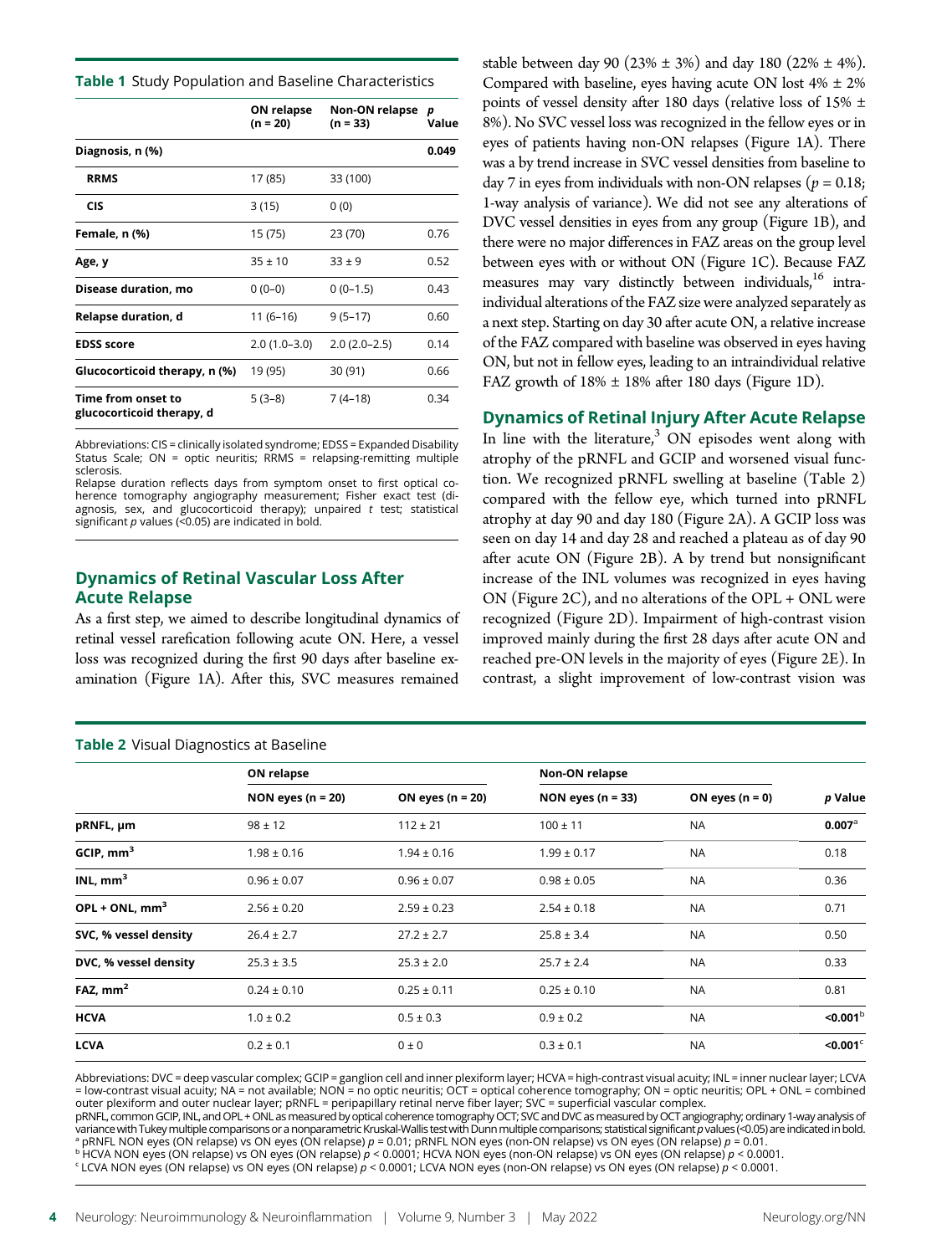



Temporal dynamics after acute relapse (x-axis, days) of vessel densities of the superficial vascular complex (SVC) (A), deep vascular complex (DVC) (B), and the foveal avascular zone (FAZ) (C and D) in patients having acute optic neuritis (ON) (ON relapse, left panels) and relapses other than ON (non-ON relapse, right panels). Symbols depict mean values of single patient values with standard deviations at baseline (ON relapse n = 20, non-ON relapse  $n = 33$ ), visit 1 (ON relapse  $n = 14$ , non-ON relapse  $n = 24$ ), visit 2 (ON relapse n = 16, non-ON relapse n = 28), visit 3 (ON relapse n = 15, non-ON relapse n = 24), visit 4 (ON relapse n = 17, non-ON relapse n = 29), and visit 5 (ON relapse  $n = 19$ , non-ON relapse  $n =$ 29). Lines with clear circles depict ON eyes, lines with black circles illustrate the respective fellow eyes, and lines with gray circles display eyes of individuals with a non-ON relapse.  $p$  Values indicate differences between both groups all over the time course (fixed-effects model);  $* p < 0.05$ ,  $* p < 0.01$ ,  $* * p < 0.001$ , and  $* * * p < 0.0001$  $*$ <sub>*r*</sub> $p$  < 0.01,  $*$ <sup>\*</sup>*r*<sub>*p*</sub> < 0.001, and  $*$ *\*\*\*<sup><i>p*</sup></sup> compared with the other group within the respective time points (Sidák multiple comparisons).

recognized within the first 28 days after acute ON, whereas complete remission of the LCVA did not occur in most eyes by day 180 after acute ON (Figure 2F).

### Association of Retinal Vessel Loss, Retinal Injury, and Visual Function

As a next step, we searched for associations between retinal vessel loss, clinical characteristics, and alterations of the retinal architecture. Applying multiple linear regression models, a decline of the SVC on day 180 was associated with a loss of ganglion cells (Figure 3A) and by trend with thinning of the pRNFL ( $p = 0.07$ ,  $β = 0.07$ , 95% CI –0.01 to 0.16) after acute ON and greater residual impairment of the visual function, in particular of the LCVA (Figure 3B). Similarly, an increase of the FAZ was linked to GCIP loss (Figure 3C) and HCVA impairment (Figure 3D) after 180 days. Moreover, we found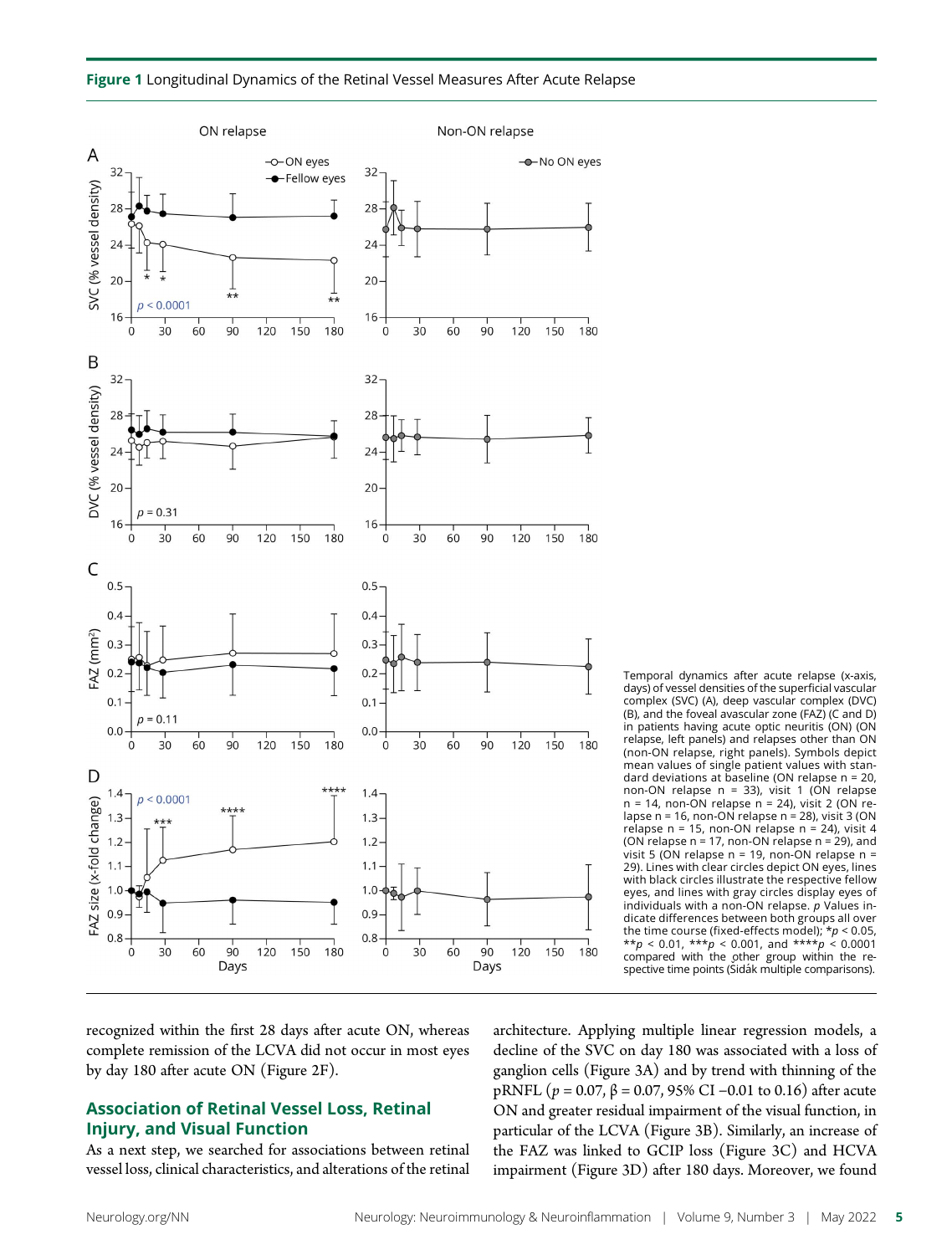

Temporal dynamics after acute optic neuritis (ON) (x-axis, days) of the peripapillary retinal nerve fiber layer (pRNFL) (A), the common ganglion cell and inner plexiform layer (GCIP) (B), the inner nuclear layer (C), the combined outer plexiform and outer nuclear layer (OPL + ONL) (D), the high-contrast visual acuity (HCVA) (E), and low-contrast visual acuity (LCVA) (F) in patients having acute ON. Symbols depict mean values of eyes having ON (ON eye) and the healthy fellow eye (fellow eye) with standard deviations at baseline ( $n = 20$ ), visit 1 ( $n =$ 14), visit 2 (n = 16), visit 3 (n = 15), visit 4 (n = 17), and visit 5 (n = 19);  $p$  values indicate differences between both groups all over the time course (fixed-effects model);  $* p < 0.05$ , and  $*** p <$ 0.001 compared with the other group within the respective time points (Sidák multiple comparisons).

an association of GCIP loss with impairment of both HCVA (p = 0.002,  $\beta$  = 0.49, 95% CI 0.20–0.78) and LCVA (p = 0.048, β = 0.49, 95% CI 0.01–1.40). When additionally controlling for GCIP atrophy, an increase of the FAZ remained robustly linked to HCVA impairment ( $p = 0.007$ , β = 0.11, 95% CI 0.04–0.19), whereas the association of SVC thinning and LCVA impairment got lost ( $p = 0.12$ , β = 8.3, 95% CI –2.7 to 19.4). When analyzing relative changes compared with the respective baseline measures, longitudinal SVC vessel and GCIP loss following acute ON revealed very congruent dynamics (Figure 3E). For both parameters SVC and FAZ, no association was found with age, sex, disease duration, EDSS, time to glucocorticoid therapy, INL, or OPL + ONL values (data not shown).

## **Discussion**

Our study describes longitudinal dynamics of macular retinal vessel loss following ON in patients with RRMS and CIS. Our data indicate a close relation of retinal vessel loss, the decline of ganglion cells, and worsening of the visual function. Based on this, we established the hypothesis that an ON-related decrease in retinal perfusion might be the immediate result of an atrophy of ganglion cells and their axons, potentially due to an altered local metabolic activity.

During the last years, the OCT-A technique has been applied by several groups<sup>6,17-19</sup> and us<sup>7,15</sup> to study alterations of retinal vasculature in patients with MS. Here, superficial vessel loss with thinning of the SVC has been shown to be a consistent finding in patients with RRMS and a history of ON of more than 3 months before OCT-A analysis.<sup>6,7,17-19</sup> In a recent crosssectional study intereye differences of SVC measures between fellow eyes with and without an ON history were evident in patients with a time lag of more than 3–12 months (by trend) and more than 12 months to the last  $ON.^{17}$  Our study is—in principle—in line with these findings, whereas we could detect SVC loss already 14 and 28 days after ON, which might be due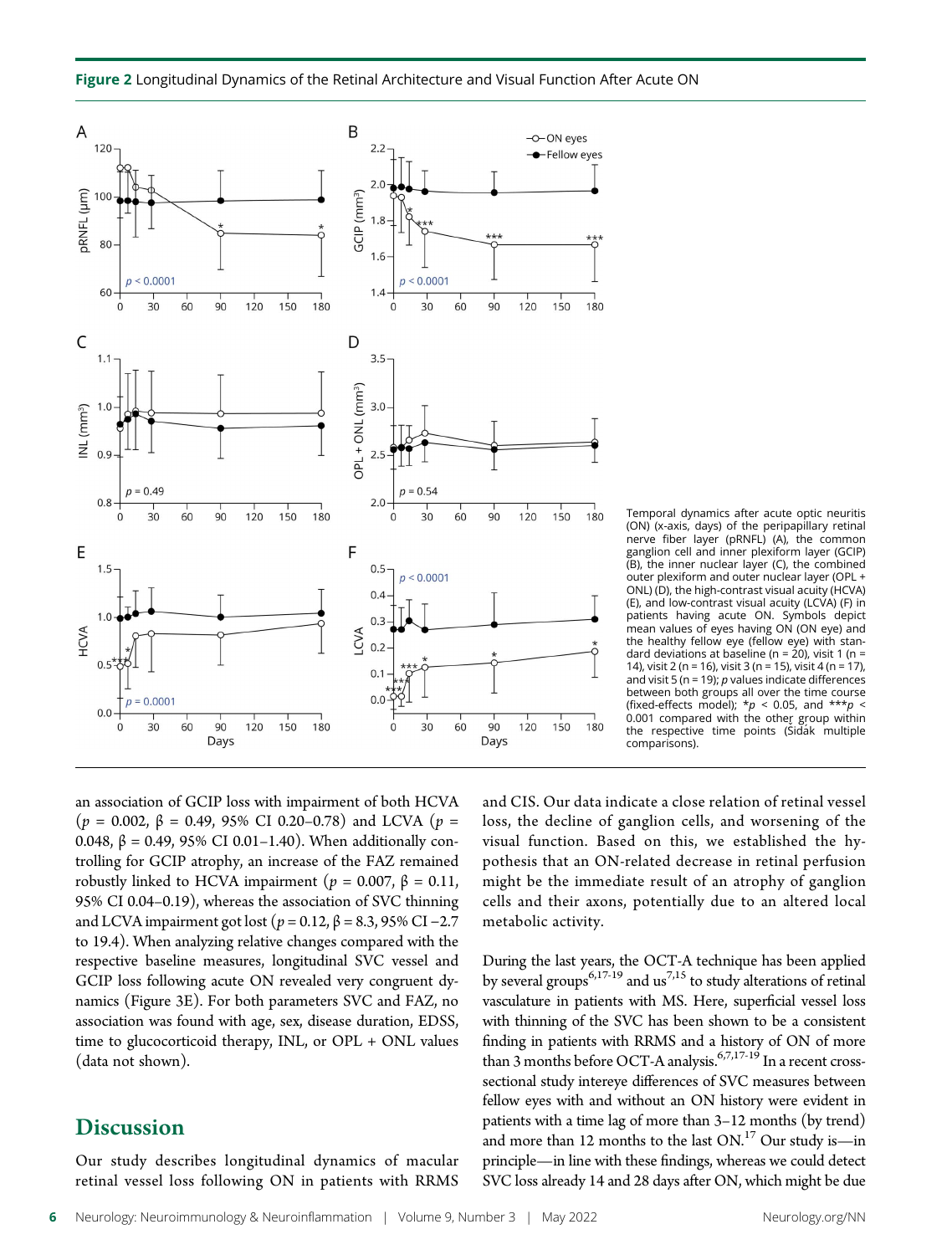

(A) Association of changes of the superficial vascular complex (SVC) and changes of the common ganglion cell and inner plexiform layer (GCIP) between baseline and day 180 in 19 eyes of 19 patients having acute optic neuritis (ON). (B) Association of changes of the SVC between baseline and day 180 and impairment of the low-contrast visual acuity (LCVA) compared with the fellow eye at day 180 in 19 eyes of 19 patients having ON. (C) Association of foveal avascular zone (FAZ) enlargement and changes of the GCIP between baseline and day 180 in 19 eyes of 19 patients having acute ON. (D) Association of FAZ enlargement between baseline and day 180 and impairment of the high-contrast visual acuity (HCVA) compared with the fellow eye at day 180 in 19 eyes of 19 patients having ON. (E) Relative change compared with baseline measures of SVC and GCIP measures in eyes having ON (ON eye,  $n = 19$ ) and the respective healthy fellow eye (fellow eye, n = 19). (A–D) Multiple linear regression models adjusted for age, sex, relapse duration, glucocorticoid therapy, and time to glucocorticoid therapy. (E) Fixed-effects model.

to an increased sensitivity of a prospective longitudinal study design.

Data on alterations of the DVC in eyes with an ON history are conflicting. Both DVC loss,<sup>7,20</sup> DVC thickening,<sup>19</sup> and comparable DVC measures to non-ON eyes<sup>6,18</sup> have been described by different groups using different OCT-A devices. Here, vessel measures may vary greatly and cannot be transferred interchangeably between OCT-A devices. $21$  In the present study, we did not see any clear longitudinal alteration of the DVC in eyes with or without past ON, suggesting that

deep retinal vessels might be rather not affected during and after ON.

Enlargement of the FAZ is evident in the eyes of patients with MS irrespective of an ON history compared with healthy people, whereas on the group level, no differences have been recognized in ON and fellow eyes in recently published crosssectional analyses.<sup>15,22</sup> With the same result on cross-sectional comparison, we could detect an intraindividual longitudinal growth of the FAZ following acute ON. Here, given the large variability of individual FAZ measures,<sup>16</sup> the sensitivity of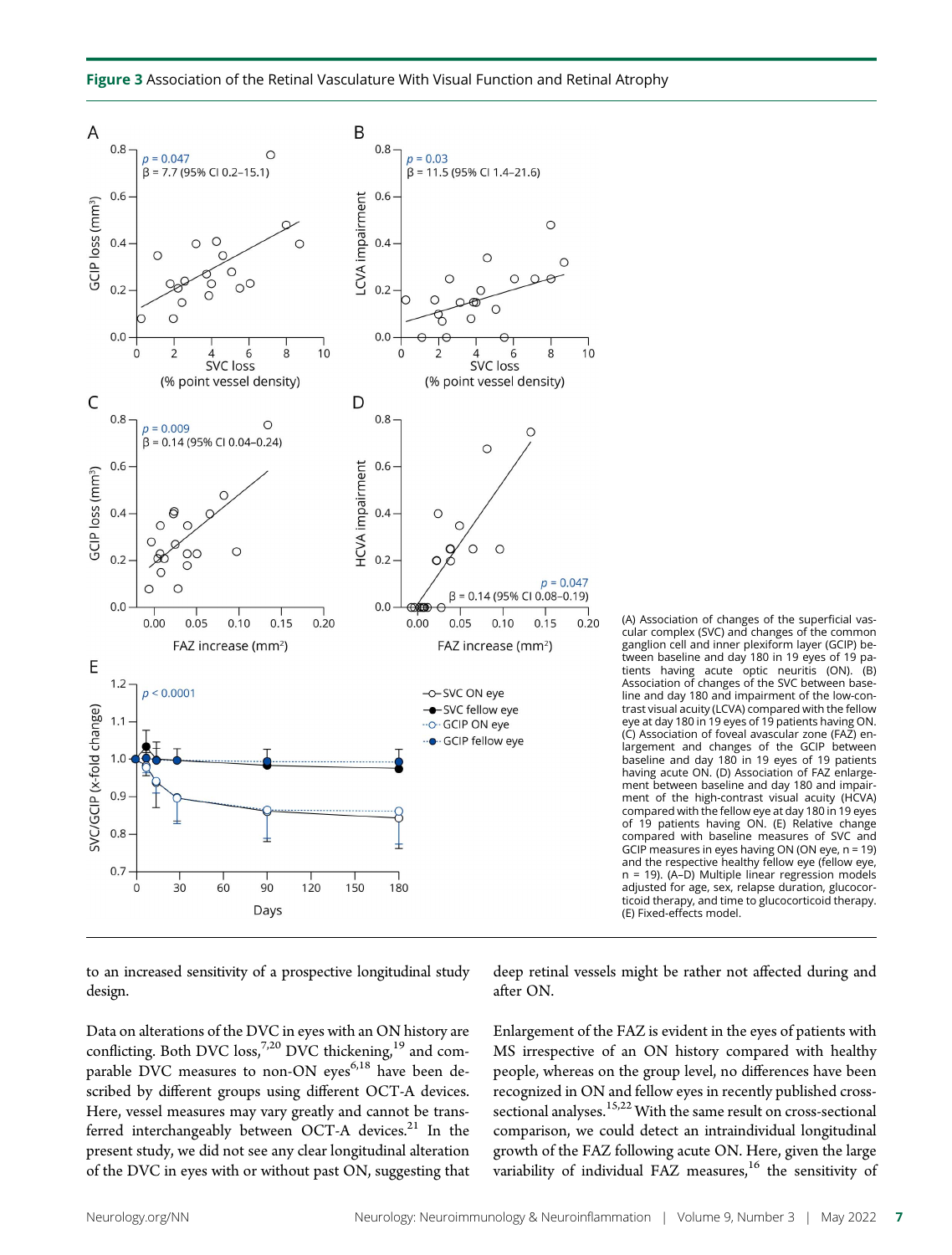cross-sectional studies might be too low to detect discrete intraindividual alterations of the FAZ. The significance of FAZ enlargement during RRMS is unclear. In patients with neuromyelitis optica spectrum disorders, growths of the FAZ might go along with damage of astrocytes and might indicate subclinical and relapse-independent inflammatory disease activity.<sup>15</sup> In patients with RRMS and acute ON, FAZ enlargement might reflect worsening of the visual function, whereas its integration into the pathophysiologic concept of MS remains to be determined.

As already shown in other OCT studies,  $6.17$  visual function recovered during the first month after ON. In our study, HCVA improved within the first weeks, whereas LCVA recovery took several months and still remained incomplete 6 months after ON in the majority of patients. Superficial retinal vessel loss and enlargement of the FAZ were associated with impairment of the visual function 6 months after ON. These findings suggest that OCT-A might be a diagnostic tool to evaluate retinal injury, recovery, and visual impairment after acute ON.

So far, the underlying mechanisms of SVC loss after ON are unclear. We recognized a loss of ganglion cells and optic nerve axons following acute ON. In line with the literature,  $3,23,24$ both ganglion cell and axonal loss occurred within the first 3 months after ON reaching a plateau afterward. ON-related axonal loss was partly masked by axonal swelling during the first 3 months. As shown above, the decline of superficial retinal vessels occurred simultaneously to the atrophy of ganglion cells and their axons, suggesting that both processes might be closely pathophysiologically linked. In the current anatomical concept and supported by OCT-A based studies, $25$  the approximately 80-µm-thick SVC is supplied by the central retinal artery and encompasses the whole RNFL and GCIP. It appears possible that an atrophy of both neuronal and axonal structures after ON results in a reduced metabolic activity and lower oxygen demand within the RNFL and GCIP. As an immediate result, a lower local layer perfusion as detected by OCT-A and subsequent regression of vessels surrounding these impaired layers, namely the SVC but not the DVC, might evolve.

On the contrary, a primary pathology of retinal vessels inducing secondary atrophy of inner retinal layers appears less likely. Given the fact that up to 11% of patients with MS show signs of retinal periphlebitis at autopsy, $^8$  it was speculated that ON-related rarefication of the superficial retinal vessels might be due to a primary inflammatory process affecting retinal vessels. The current study argues against this hypothesis. It is known that disturbance of the retinal perfusion and reduced oxygen supply leads to a subsequent but delayed atrophy of inner retinal layers. OCT-based longitudinal studies on patients having acute retinal artery branch occlusion revealed loss of both RNFL and GCIP between 3 and 12 months after the initial event.<sup>26</sup> In the current study, we did not see any time gap between SVC perfusion decline and ganglion cell atrophy, and both measures reached a plateau phase after 3 months, which would be unusual for a primary vascular event. In addition, inflammatory diseases affecting the retinal vasculature like Behçet disease<sup>27</sup> or retinal vasculitis<sup>28</sup> mostly reveal thinning of both the SVC and DVC and might go along with thickening of all inner retinal layers in the acute phase. Here, we did neither recognize thinning of the DVC nor thickening of the inner retinal layers except the pRNFL.

Based on the simultaneous occurrence of GCIP reduction and vessel loss, however, it cannot be excluded that both features are secondary phenomena to the same inflammatory detrimental trigger or appear both gradually after an acute inflammatory injury of both retinal vessels and tissue. In this scenario, however, sparing of the DVC would be unusual. The DVC is fed by anastomoses of the SVC and supplies the inner nuclear and outer plexiform layer.<sup>25</sup> Therefore, it appears unplausible that an inflammatory process affecting both the GCIP and SVC would not impair the integrity and change the size of the DVC.

Our study has several limitations. First, we had a rather high portion of patients that were excluded due to OCT-A quality reasons (26% of patients). OCT-A is a novel technique, and examinations are technically challenging compared with conventional OCT, particularly in eyes with visual impairment. All examinations were conducted by 2 experienced and well-trained technicians, and we applied a strict and rigorous approach for OCT-A quality control to ensure reliable OCT-A follow-up measures. Here, widely accepted OCT-A quality criteria are missing to date. Second, OCT-A measures are device specific and cannot be transferred interchangeably.<sup>21</sup> We cannot exclude a device-specific effect on our results and conclusions, and further studies using different OCT-A machines are needed to reproduce our findings. However, all patients were measured with the same device, and moreover, the data of the current study reproducing known aspects of transformation after ON are in line with findings from other groups and devices. Third, there are methodological issues of the used technique that confine the interpretability of the presented findings. Although OCT-A is an accepted tool to analyze the retinal vasculature and retinal vessel pathology, it only provides information about retinal perfusion patterns, but not on vessel morphology and vessel integrity. For example, an automatic and robust differentiation of retinal vessel structures into veins and arteries is not possible at the moment. The vessel density measures generated by OCT-A in this study cannot ensure irreversibility. Moreover, the currently used OCT-A technique makes it difficult to clearly distinguish whether a decrease in retinal vessel density is a matter of true loss of vessel branches, a constriction, or shrinking of vessel structures. This is also due to the fact that 3-dimensional OCT-A raw data are consolidated into a 2-dimensional OCT-A picture. However, animal studies have addressed this question in the past and suggest that mainly the size of capillaries decreases after optic nerve injury, whereas their number remains unaltered.<sup>29</sup> Here, advances in both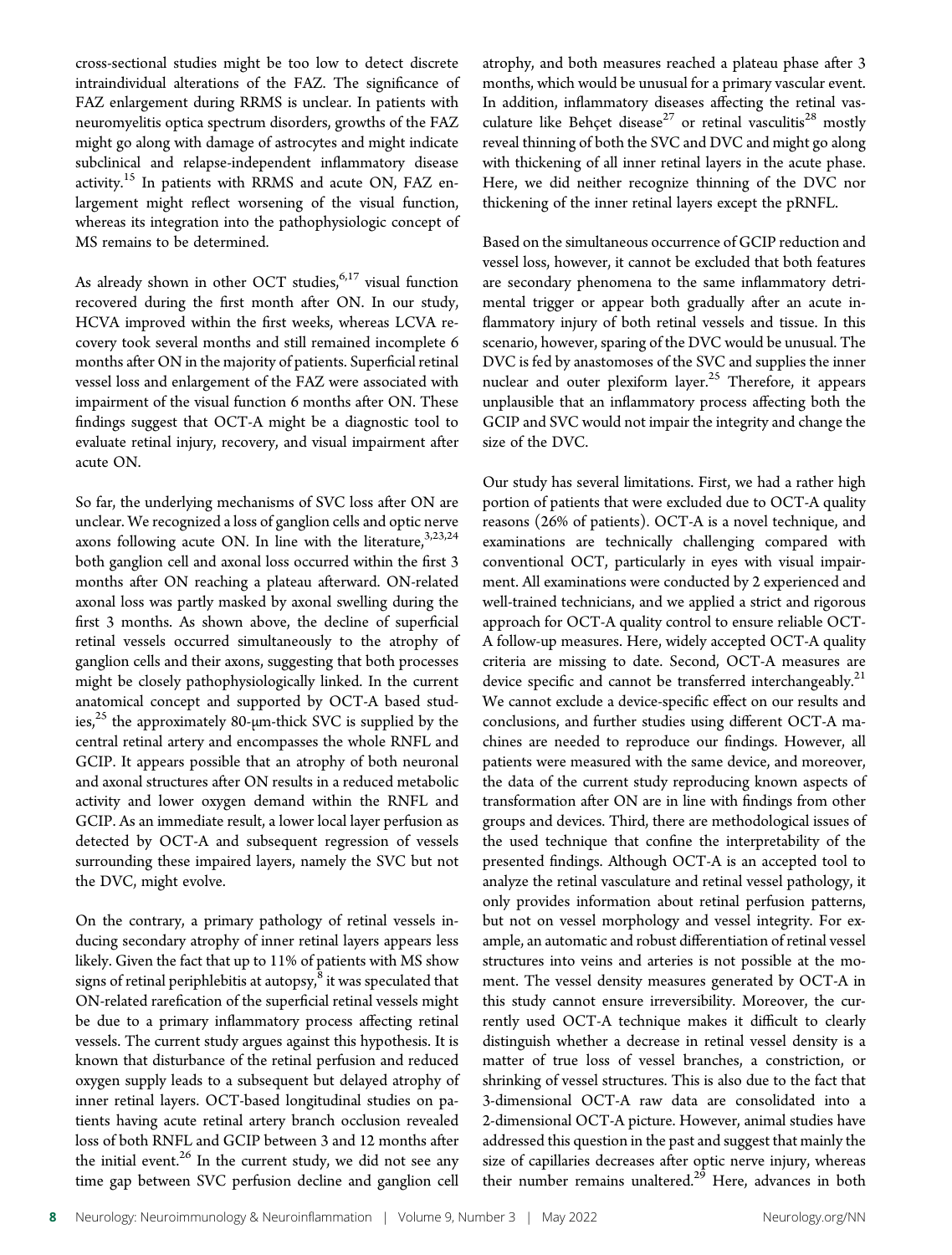hardware and software solutions are needed to address this feature in the future.

In conclusion, this study shows that rarefication of the superficial retinal vasculature occurs within the first 90 days after acute ON and evolves simultaneously to the atrophy of ganglion cells. This process is possibly caused by an altered metabolic activity within the inner retinal layer, suggesting that ON-related SVC thinning might be an immediate secondary phenomenon after GCIP atrophy. Further studies are needed to integrate retinal vessel pathology into the pathophysiologic concept of MS.

### Acknowledgment

The authors thank Mira Radic and Andrea Hennemann for expert assistance during OCT-A acquisition and analysis.

### Study Funding

This study was funded by the Gemeinnützige Hertie Foundation (medMS program to C. Noll and B. Knier; Hertie Network of Clinical Neuroscience to T. Korn), the European Union's Horizon 2020 (H2020) Research and Innovation Program (grant MultipleMS EU RIA 733161 to B. Hemmer), the Deutsche Forschungsgemeinschaft (Munich Cluster for Systems Neurology EXC 2145 SyNergy: ID 390857198) to B. Hemmer and T. Korn; SFB1054-B06, TRR128-A07, TRR128-A12, TRR274-A01 to T. Korn), the Else Kröner-Fresenius-Stiftung (Else Kröner-Fresenius Exzellenzstipendium to B. Knier) and Novartis Pharma GmbH Deutschland (Oppenheim research award 2020 to B. Knier).

### **Disclosure**

L. Aly received travel support from Novartis Pharma GmbH Deutschland. C. Noll, R. Wicklein, E. Wolf, E. F. Romahn, J. Wauschkuhn, and S. Hosari have nothing to report. C. Mardinserved as medical advisor at Heidelberg Engineering, Heidelberg. A. Berthele received reimbursements for the participation in randomized controlled trials from Alexion, Biogen, Merck, Novartis, and Roche and received compensations for participation in advisory boards from Alexion, Biogen, Celgene, Hexal/Novartis, and Roche; all conflicts are not relevant to the topic of the study. B. Hemmer has served on scientific advisory boards for Novartis and Sandoz; he has served as DMSC member for AllergyCare, Polpharma, and TG Therapeutics; he or his institution has received speaker honoraria from Desitin; his institution received research grants from Regeneron for multiple sclerosis research. He holds part of 2 patents; 1 for the detection of antibodies against KIR4.1 in a subpopulation of patients with multiple sclerosis and 1 for genetic determinants of neutralizing antibodies to interferon; all conflicts are not relevant to the topic of the study. T. Korn received reimbursements for the participation in think tanks of Janssen, Novartis, and Sanofi-Genzyme. B. Knier received travel support and a research grant from Novartis Pharma GmbH Deutschland. Go to [Neurology.org/NN](https://nn.neurology.org/content/9/3/e1159/tab-article-info) for full disclosures.

### Publication History

Received by Neurology: Neuroimmunology & Neuroinflammation October 23, 2021. Accepted in final form January 3, 2022. Submitted and externally peer reviewed. The handling editor was Friedemann Paul, MD.

### **Annendix Authors**

| Name                      | Location                                                                                                                                                                                                        | Contribution                                                                                                                                                                                                        |
|---------------------------|-----------------------------------------------------------------------------------------------------------------------------------------------------------------------------------------------------------------|---------------------------------------------------------------------------------------------------------------------------------------------------------------------------------------------------------------------|
| Lilian Aly,<br>MD         | Department of Neurology,<br>Klinikum rechts der Isar, and<br>Institute for Experimental<br>Neuroimmunology,<br><b>Technical University of</b><br>Munich, Germany                                                | Drafting/revision of the<br>manuscript for content,<br>including medical writing for<br>content; major role in the<br>acquisition of data; study<br>concept or design; and<br>analysis or interpretation of<br>data |
| Christina<br>Noll         | Department of Neurology,<br>Klinikum rechts der Isar,<br>Technical University of<br>Munich, Germany                                                                                                             | Major role in the acquisition<br>of data and analysis or<br>interpretation of data                                                                                                                                  |
| Rebecca<br>Wicklein       | Department of Neurology,<br>Klinikum rechts der Isar,<br>Technical University of<br>Munich, Germany                                                                                                             | Drafting/revision of the<br>manuscript for content,<br>including medical writing for<br>content, and major role in<br>the acquisition of data                                                                       |
| Elisabeth<br>Wolf         | Department of Neurology,<br>Klinikum rechts der Isar,<br>Technical University of<br>Munich, Germany                                                                                                             | Major role in the acquisition<br>of data and analysis or<br>interpretation of data                                                                                                                                  |
| Eva Feodora<br>Romahn     | Department of Neurology,<br>Klinikum rechts der Isar,<br>Technical University of<br>Munich, Germany                                                                                                             | Major role in the acquisition<br>of data and analysis or<br>interpretation of data                                                                                                                                  |
| Josphine<br>Wauschkuhn    | Department of Neurology,<br>Klinikum rechts der Isar,<br>Technical University of<br>Munich, Germany                                                                                                             | Major role in the acquisition<br>of data and analysis or<br>interpretation of data                                                                                                                                  |
| Sami Hosari,<br>МD        | Department of<br>Ophthalmology, University<br>Hospital of Erlangen-<br>Nuremberg, Germany                                                                                                                       | Analysis or interpretation of<br>data                                                                                                                                                                               |
| Christian<br>Mardin, MD   | Department of<br>Ophthalmology, University<br>Hospital of Erlangen-<br>Nuremberg, Germany                                                                                                                       | Drafting/revision of the<br>manuscript for content,<br>including medical writing for<br>content, and analysis or<br>interpretation of data                                                                          |
| Achim<br>Berthele, MD     | Department of Neurology,<br>Klinikum rechts der Isar,<br>Technical University of<br>Munich, Germany                                                                                                             | Drafting/revision of the<br>manuscript for content,<br>including medical writing for<br>content, and study concept<br>or design                                                                                     |
| Bernhard<br>Hemmer,<br>МD | Department of Neurology,<br>Klinikum rechts der Isar,<br>Technical University of<br>Munich; Munich Cluster for<br>Systems Neurology<br>(SyNergy), Germany                                                       | Drafting/revision of the<br>manuscript for content,<br>including medical writing for<br>content, and study concept<br>or design                                                                                     |
| Thomas<br>Korn, MD        | Department of Neurology,<br>Klinikum rechts der Isar, and<br>Institute for Experimental<br>Neuroimmunology,<br>Technical University of<br>Munich; Munich Cluster for<br>Systems Neurology<br>(SyNergy), Germany | Drafting/revision of the<br>manuscript for content,<br>including medical writing for<br>content, and study concept<br>or design                                                                                     |
| Benjamin<br>Knier, MD     | Department of Neurology,<br>Klinikum rechts der Isar, and<br>Institute for Experimental<br>Neuroimmunology,<br>Technical University of<br>Munich, Germany                                                       | Drafting/revision of the<br>manuscript for content,<br>including medical writing for<br>content; major role in the<br>acquisition of data; study<br>concept or design; and<br>analysis or interpretation of<br>data |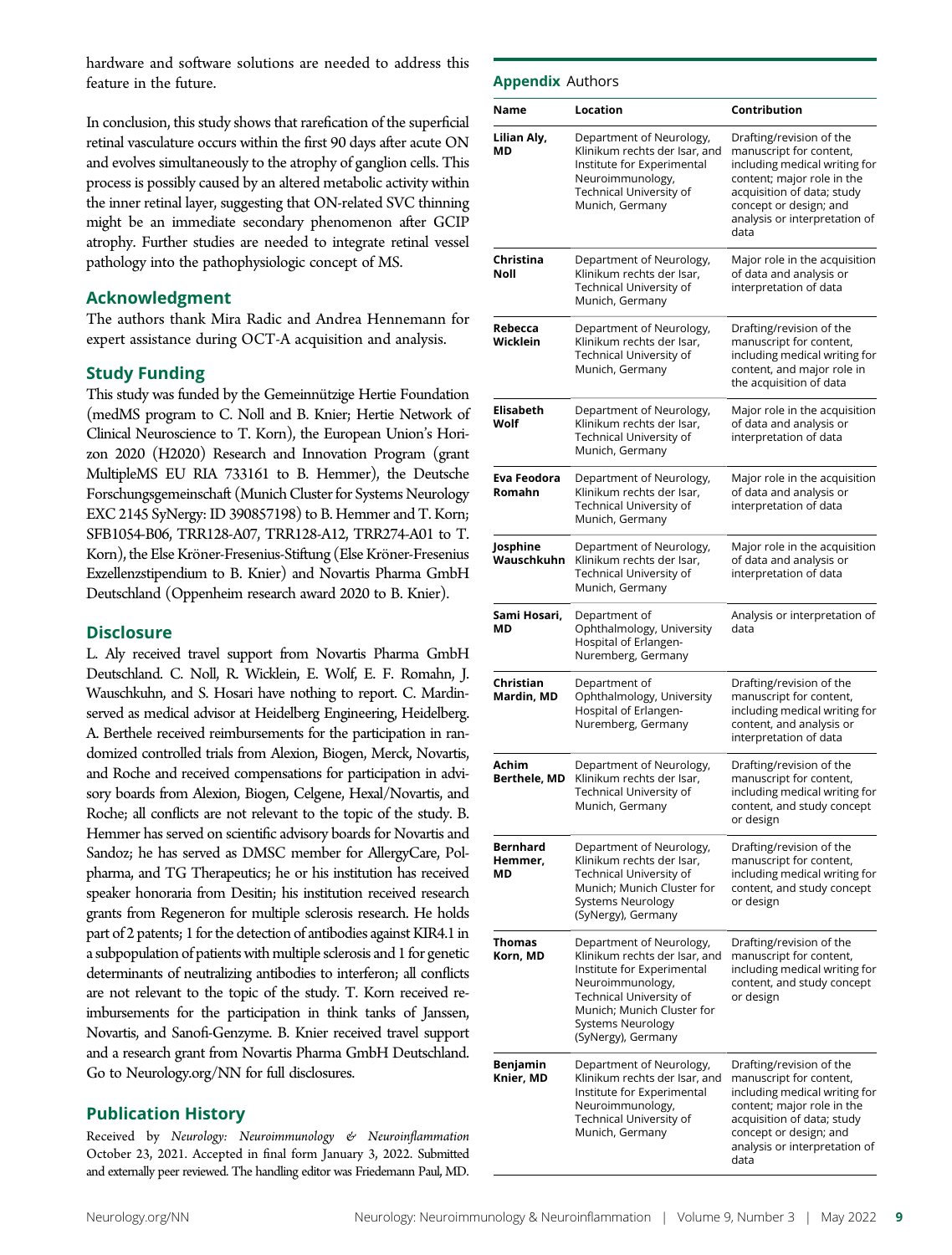# **References**<br>1. Petzold A. Bal-

- 1. Petzold A, Balcer LJ, Calabresi PA, et al. Retinal layer segmentation in multiple sclerosis: a systematic review and meta-analysis. Lancet Neurol. 2017;16(10):797-812.
- Saidha S, Al-Louzi O, Ratchford JN, et al. Optical coherence tomography reflects brain atrophy in multiple sclerosis: a four-year study. Ann Neurol. 2015;78(5):801-813.
- 3. Gabilondo I, Martinez-Lapiscina EH, Fraga-Pumar E, et al. Dynamics of retinal injury after acute optic neuritis. Ann Neurol. 2015;77(3):517-528.
- 4. Outteryck O, Lopes R, Drumez E, et al. Optical coherence tomography for detection of asymptomatic optic nerve lesions in clinically isolated syndrome. Neurology. 2020; 95(6):e733-e744.
- 5. Chalam KV, Sambhav K. Optical coherence tomography angiography in retinal diseases. J Ophthalmic Vis Res. 2016;11(1):84-92.
- 6. Murphy OC, Kwakyi O, Iftikhar M, et al. Alterations in the retinal vasculature occur in multiple sclerosis and exhibit novel correlations with disability and visual function measures. Mult Scler. 2020;26(7):815-528.
- 7. Feucht N, Maier M, Lepennetier G, et al. Optical coherence tomography angiography indicates associations of the retinal vascular network and disease activity in multiple sclerosis. Mult Scler. 2019;25(2):224-234.
- 8. Green AJ, McQuaid S, Hauser SL, Allen IV, Lyness R. Ocular pathology in multiple sclerosis: retinal atrophy and inflammation irrespective of disease duration. Brain. 2010;133(pt 6):1591-1601.
- 9. Thompson AJ, Banwell BL, Barkhof F, et al. Diagnosis of multiple sclerosis: 2017 revisions of the McDonald criteria. Lancet Neurol. 2018;17(2):162-173.
- 10. Nolan-Kenney RC, Liu M, Akhand O, et al. Optimal intereye difference thresholds by optical coherence tomography in multiple sclerosis: an international study. Ann Neurol. 2019;85(5):618-629.
- 11. Knier B, Leppenetier G, Wetzlmair C, et al. Association of retinal architecture, intrathecal immunity, and clinical course in multiple sclerosis. JAMA Neurol. 2017; 74(7):847-856.
- 12. Schippling S, Balk LJ, Costello F, et al. Quality control for retinal OCT in multiple sclerosis: validation of the OSCAR-IB criteria. Mult Scler. 2015;21(2):163-170.
- 13. Hosari S, Hohberger B, Theelke L, Sari H, Lucio M, Mardin CY. OCT angiography: measurement of retinal macular microvasculature with Spectralis II OCT angiography—reliability and reproducibility. Ophthalmologica. 2020;243(1):75-84.
- 14. Lauermann JL, Treder M, Heiduschka P, Clemens CR, Eter N, Alten F. Impact of eyetracking technology on OCT-angiography imaging quality in age-related macular degeneration. Graefes Arch Clin Exp Ophthalmol. 2017;255(8):1535-1542.
- 15. Aly L, Strauss EM, Feucht N, et al. Optical coherence tomography angiography indicates subclinical retinal disease in neuromyelitis optica spectrum disorders. Mult Scler. 2021;2021:13524585211028831.
- 16. Anvari P, Najafi A, Mirshahi R, et al. Superficial and deep foveal avascular zone area measurement in healthy subjects using two different spectral domain optical coherence tomography angiography devices. J Ophthalmic Vis Res. 2020;15(4):517-523.
- 17. Murphy OC, Kalaitzidis G, Vasileiou E, et al. Optical coherence tomography and optical coherence tomography angiography findings after optic neuritis in multiple sclerosis. Front Neurol. 2020;11:618879.
- 18. Ulusoy MO, Horasanli B, Isik-Ulusoy S. Optical coherence tomography angiography findings of multiple sclerosis with or without optic neuritis.Neurol Res. 2020;42(4):319-326.
- 19. Rogaczewska M, Michalak S, Stopa M. Macular vessel density differs in multiple sclerosis and neuromyelitis optica spectrum disorder: an optical coherence tomography angiography study. PLoS One. 2021;16(6):e0253417.
- 20. Lanzillo R, Cennamo G, Criscuolo C, et al. Optical coherence tomography angiography retinal vascular network assessment in multiple sclerosis. Mult Scler. 2018; 24(13):1706-1714.
- 21. Trachsler S, Baston AE, Menke M. Intra- and interdevice deviation of optical coherence tomography angiography. Klin Monbl Augenheilkd. 2019;236(4):551-554.
- 22. Yilmaz H, Ersoy A, Icel E. Assessments of vessel density and foveal avascular zone metrics in multiple sclerosis: an optical coherence tomography angiography study. Eye (Lond). 2020;34(4):771-778.
- 23. Yau GS, Lee JW, Lau PP, Tam VT, Wong WW, Yuen CY. Longitudinal changes in retinal nerve fibre layer thickness after an isolated unilateral retrobulbar optic neuritis: 1-year results. Neuroophthalmology. 2015;39(1):22-25.
- 24. Soelberg K, Specovius S, Zimmermann HG, et al. Optical coherence tomography in acute optic neuritis: a population-based study. Acta Neurol Scand. 2018;138(6): 566-573.
- 25. Campbell JP, Zhang M, Hwang TS, et al. Detailed vascular anatomy of the human retina by projection-resolved optical coherence tomography angiography. Sci Rep. 2017;7:42201.
- 26. Kim MS, Kim KM, Lim HB, Jo YJ, Kim JY. Longitudinal changes of retinal thicknesses in branch retinal artery occlusion: spectral-domain optical coherence tomography study. Invest Ophthalmol Vis Sci. 2018;59(11):4731-4737.
- 27. Yan C, Li F, Hou M, et al. Vascular abnormalities in peripapillary and macular regions of Behcet's uveitis patients evaluated by optical coherence tomography angiography. Front Med (Lausanne). 2021;8:727151.
- 28. Tian M, Tappeiner C, Zinkernagel MS, Huf W, Wolf S, Munk MR. Evaluation of vascular changes in intermediate uveitis and retinal vasculitis using swept-source widefield optical coherence tomography angiography. Br J Ophthalmol. 2019;103(9): 1289-1295.
- 29. Quigley HA, Hohman RM, Addicks EM. Quantitative study of optic nerve head capillaries in experimental optic disk pallor. Am J Ophthalmol. 1982;93(6):689-699.